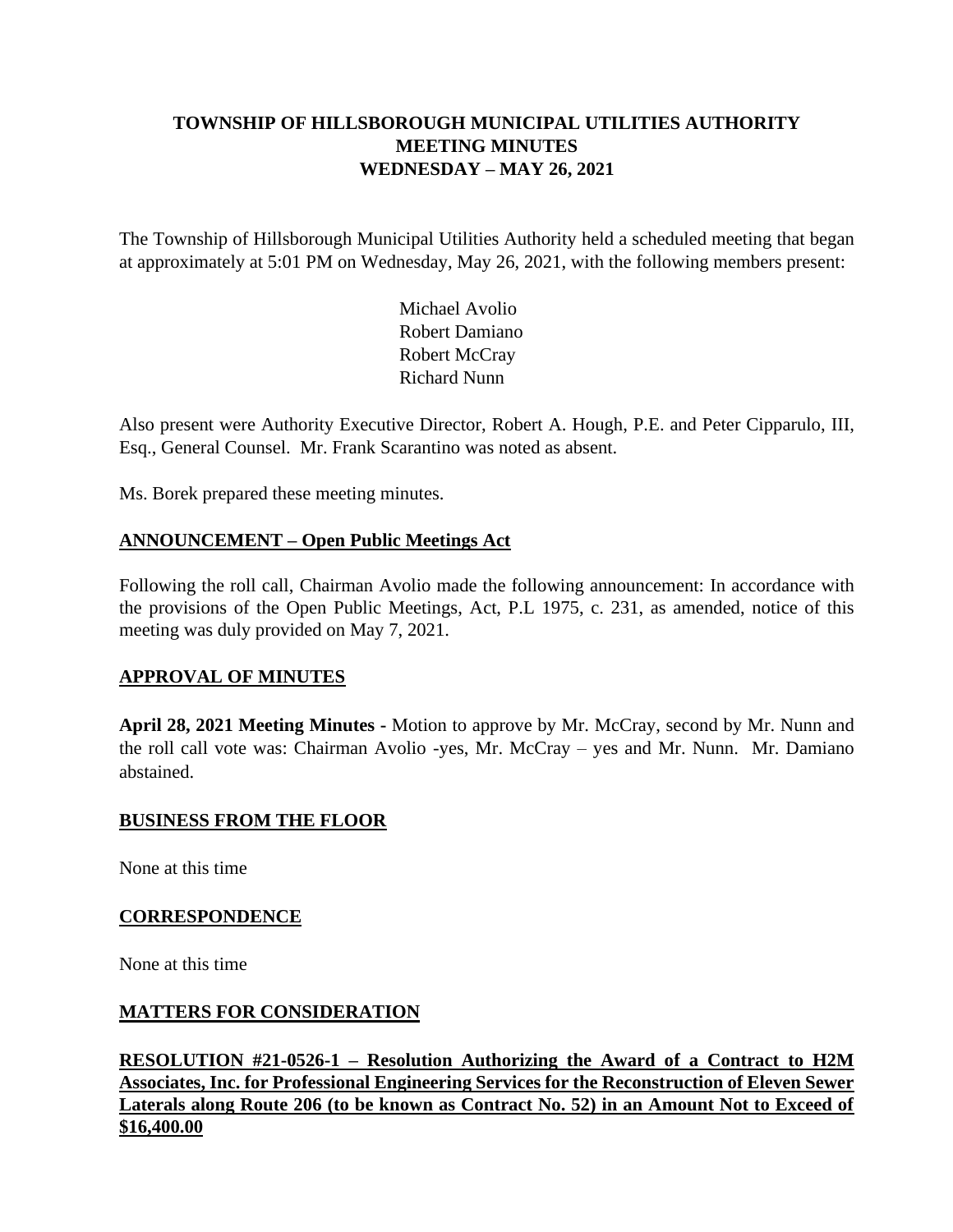**WHEREAS,** the Staff of the Township of Hillsborough Municipal Utilities Authority (TTHMUA) recommends that the eleven (11) sanitary sewer laterals not rehabilitated during the recently completed gravity sewer main relining project (Contract No. 50) be replaced; and

**WHEREAS**, proposals for Professional Engineering Services for this project have been received from TTHMUA's consulting engineers; and

**WHEREAS,** TTHMUA Staff received and reviewed two (2) engineering proposals for this project; and

**WHEREAS,** TTHMUA Staff based on the above stated review recommends that a contract for Professional Engineering Services for the Reconstruction of Eleven Sewer Laterals along Route 206 (Contract No. 52) be awarded to H2M Associates, Inc. in an amount not to exceed of \$16,400.00.

**NOW, THEREFORE, BE IT RESOLVED** BY THE TOWNSHIP OF HILLSBOROUGH MUNICIPAL UTILITIES AUTHORITY (TTHMUA), COUNTY OF SOMERSET, STATE OF NEW JERSEY AS FOLLOWS**:**

- 1. The foregoing "WHEREAS" clauses are hereby incorporated as if fully restated.
- 2. A purchase order and agreement for Professional Engineering Services for the Reconstruction of Eleven (11) Sewer Laterals along Route 206 (Contract No. 52) in an amount not to exceed of \$16,400.00 is hereby awarded to H2M Associates, Inc. without public bidding as permitted by law, contingent upon the proper execution and submission of all required documents and forms.
- 3. TTHMUA Chairman and Executive Director are hereby authorized and directed to execute that appropriate purchase order and agreement with H2M Associates, Inc.
- 4. The Executive Director shall publish a notice of the award of said contract in the Courier News and Hillsborough Beacon in accordance with the provisions of the Local Public Contracts Law.
- 5. This Resolution shall take effect immediately upon final passage according to law.

The motion and resolution were introduced by Mr. Robert Damiano, seconded by Mr. Robert McCray, and all present voted in favor.

## **DISCUSSION**

## **Administrative Offices – 220 Triangle Road – Lease Agreement**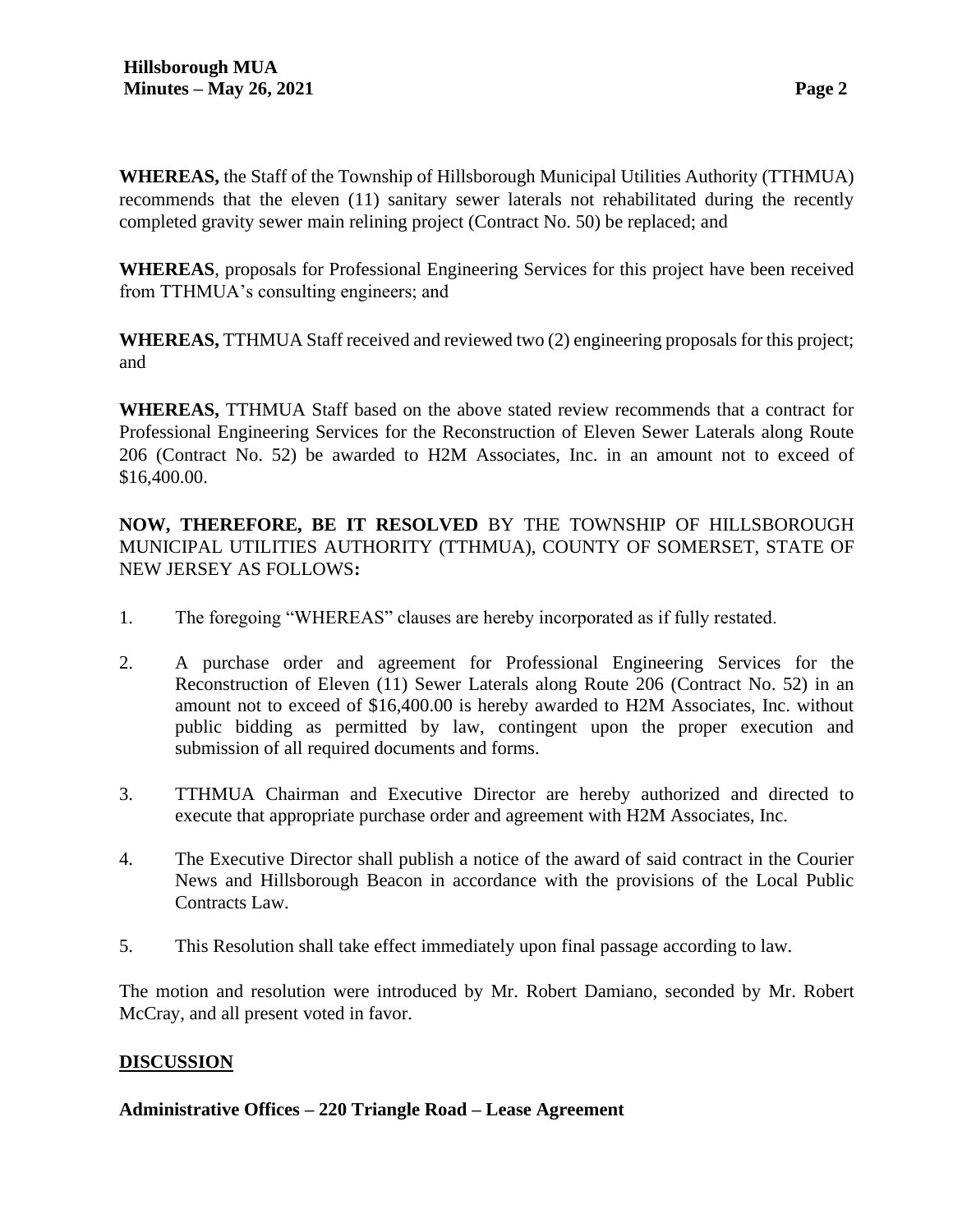Mr. Hough reported Mr. Jeremy Schall, Atlantic Realty Development Corp. (Atlantic) has reached out to TTHMUA for an update on the status of the lease renewal, and Mr. Hough advised that it was still being considered by the Board. He further reported that the space is very convenient for residents to make their payments. Based on the proposal from the property owner, Mr. Hough was advised to look at other options in terms of how much square footage is necessary as well as other locations. Additionally, he was advised to contact the property owner to determine if there were any negotiating opportunities regarding the initial proposal.

## **Sunnymeade Pump Station and Force Main Project**

- Design / Easement Update
- Copart Update
- Green Acres Update
- Norfolk Southern Railway Company Agreement
- Flow Meter Installation Pump Station Design Flows

Mr. Hough indicated the report provided in the packet was inclusive of all updates at this time.

#### **Blackwell's Mills Pump Station Replacement**

Mr. Hough reported the staff met with H2M Associates two (2) weeks ago and the design documents are nearing completion. The approximate replacement based on the information thus far is \$1.1M for the station site work and construction. Staff initially estimated the cost to be in the \$750-800K range. Staff is reviewing the estimate and the scope of work.

### **Rohill Pump Station - Generator and Automatic Transfer Switch (ATS) replacement**

Mr. Hough reported that the new generator and automatic transfer switch have been received and are awaiting the electrician. Permits have been obtained from the Township.

#### **Rehabilitation of Route 206 Gravity Sanitary Sewer Laterals**

As reported 11 of the 17 laterals were not complete during the previous project. Proposals have been received from H2M and VNHA. Resolution #21-0526-1 (on this agenda) awarded a professional services contract to H2M to prepare the bid documents and permits.

#### **Other Discussion**

Mr. Hough advised that the property at the corner of Lexington and Camplain is connected to the sewer system via a direct connection into an existing force main. There are three existing singlefamily homes and a small ejector. It was further reported that staff has not found any documentation that this connection was approved by the Board.